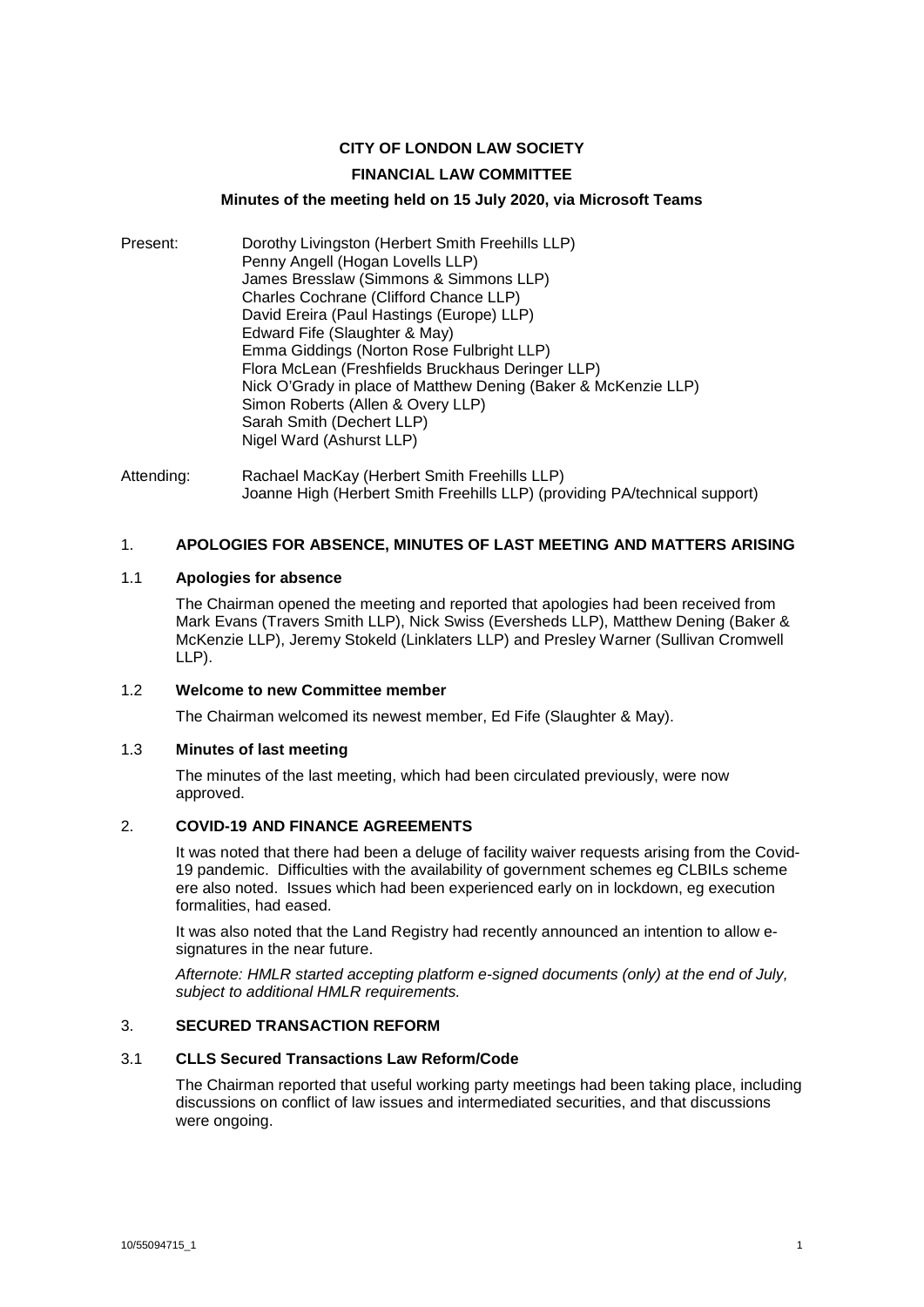# 3.2 **European Commission (EC): Proposed Regulation on effects of assignment of claims on third parties**

There was nothing to report on this matter.

# 4. **LIBOR – PLANNED END AT END OF 2021**

It was reported that the Bank of England continued to confirm that firms must continue to press ahead with planning for Libor cessation before the end of 2021 and that there should be no Libor products being offered next year.

It was noted that significant progress was being made in the loans market by the various sterling/UK working groups, for example, a SONIA index was due to be published from early August 2020, but there were still significant issues which had yet to be resolved. For example, different products appearing to be taking different paths, there were problems with compounding, issues with syndicated loans, potential mismatches between loans and derivatives, lack of new suitable IT systems, competition law concerns etc.

It was felt that official statements about possible legislative fixes for "tough legacy" contracts had resulted in some confusion in the markets. It was also noted that there appeared to be little support for the "hard-wired" approach from the market or lawyers.

Work to resolve these issues and to ensure user acceptance would need to be stepped up if the proposed timetable were to be met and transfers to new rates were to be carried out effectively and without legal challenges.

# 5. **FIFTH MONEY LAUNDERING DIRECTIVE (MLD 5) – TRUSTS**

There was nothing to report on MLD5 at the time of the meeting.

*Afternote: 15 July 2020 - Treasury/HMRC published a summary of responses to its consultation paper on changes to the Trust Registration Service to transpose the trust registration requirements of MLD 5 into UK law. It is not clear from this whether any amendments have been made to address the concerns raised by the Committee in relation to trusts used in financial products and transactions. It remains to be seen if the draft legislation and official guidance will address these concerns.*

### 6. **INSOLVENCY**

# 6.1 **Corporate Insolvency and Governance Act 2020**

It was noted that emergency legislation, the Corporate Insolvency and Governance Act 2020, had come into force on 26 June 2020, which provides some temporary reliefs from insolvency processes and sanctions for companies affected by the COVID 19 Pandemic and their directors.

The new Act also introduces a long term change to insolvency law to allow for a court supervised debtor-in-possession moratorium It remains to be seen how much this will be able to be used and whether it will prove a better alternative than administration. The value of saving the company, as opposed to saving the business, has always seemed doubtful. As the legislation was prepared in a great hurry, without effective consultation, it seems likely Henry VIII powers in the Act will need to be used to remove a number of legal uncertainties, particularly surrounding the position where a moratorium fails and a different order of priority applies to debts accrued during and, in some cases before, the moratorium. In addition, super-preference for tax claims of the UK Government has been restored and is likely to result in large distortions in new insolvencies (especially as VAT payment has been deferred during the COVID 19 Crisis).

It was also noted that legal opinions issued in relation to lending transactions may need to be updated in light of the new Act.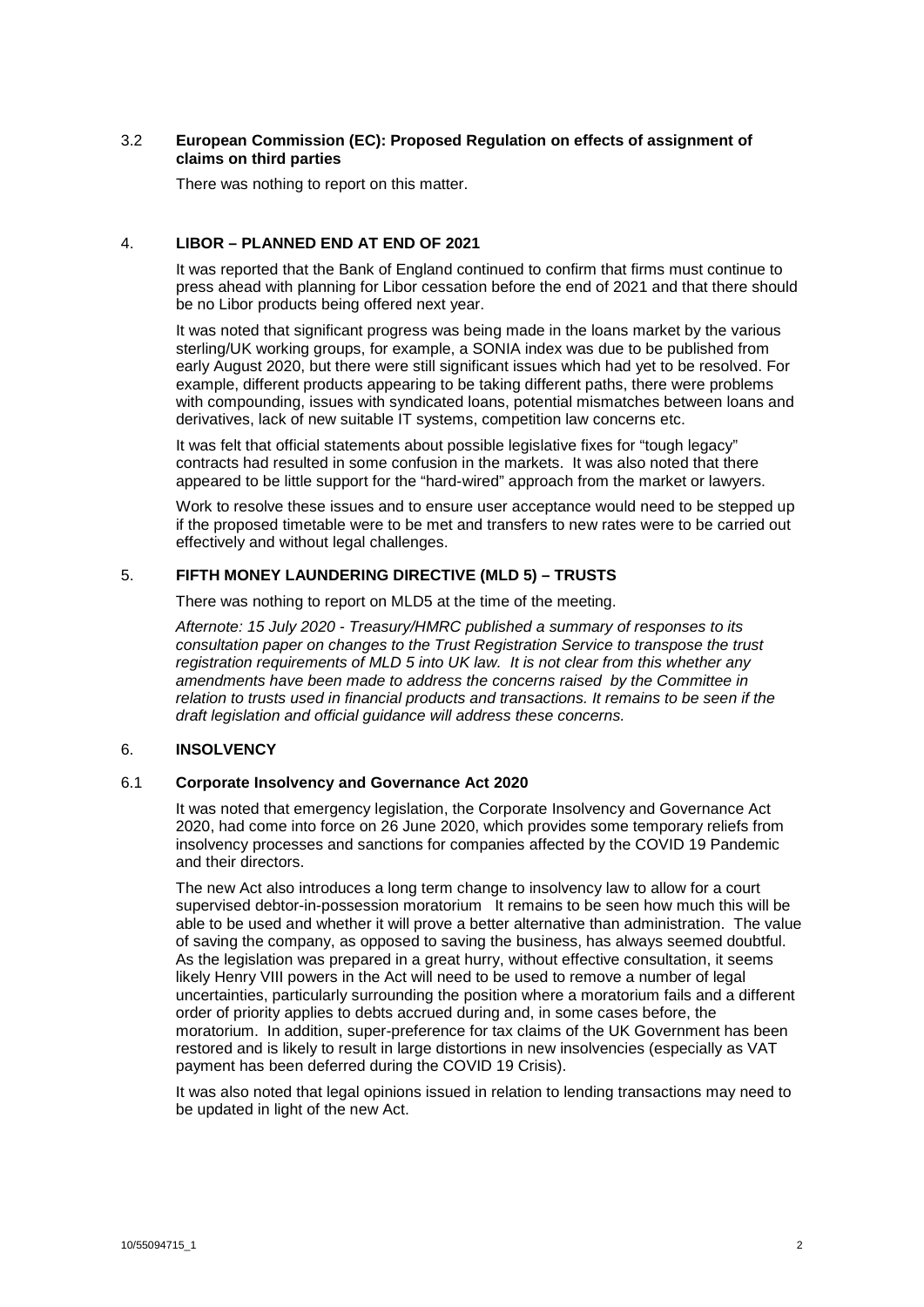### 6.2 **Re-introduction of crown preference**

It was noted that the Government had recently announced that the reintroduction of crown preference would come into effect on 1 December 2020. See above.

#### 6.3 **EU adoption of Commission proposal for a Directive on preventive restructuring frameworks, second chance and measures etc**

There was nothing to report on this item.

#### 6.4 **Financial Collateral Arrangements Regulations**

It was reported that a dialogue with HM Treasury had commenced regarding possible changes to the Regulations, but substantive work was not likely until 2021.

# 7. **TAX: DAC6 REPORTING RULES**

It was reported that from August 2020, UK intermediaries will be required to report certain cross-border arrangements to HMRC due to DAC6 EU Directive (2018/822) and UK Regulations (The International Tax Enforcement (Disclosable Arrangements) Regulations 2020 (SI 2020/25)).

In summary, an arrangement may be reportable if it falls within one of the regime's "hallmarks" (set out in the Annex to the EU Directive) and the "main benefit test" (person may reasonably expect to derive a tax advantage from an arrangement).

There were concerns about the wide scope of the new rules and in particular how intermediaries would satisfy the new reporting obligations in practice.

### 8. **ELECTRONIC SIGNATURES AND OTHER TECHNICAL DEVELOPMENTS**

#### 8.1 **Electronic Signatures**

As previously reported, the Chairman is working with representatives of the Law Society Company Law Committee and CLLS Company Law Committee to prepare a supplement to the CLLS/Law Society 2016 paper on electronic signatures.

Also, as noted above, the Land Registry developments on e-signatures were to be welcomed.

### 8.2 **Cryptocurrency and Smart Contracts**

It was reported that Tolek Petch had kindly prepared a further submission for the UK Judicial Task Force on dispute resolution issues and that the Chairman had also contributed. Further developments are awaited.

### 9. **BEIS CONSULTATION ON CORPORATE TRANSPARENCY AND REGISTER REFORM (COMPANIES HOUSE)**

There was nothing to report on this item. The Committee would continue to keep a watching brief.

# 10. **INTERMEDIATED SECURITIES – LAW COMMISSION REVIEW**

The Chairman reminded the meeting that she had been appointed to the advisory panel for the Law Commission's Scoping Study and there had been one round of discussion with the Law Commission, in which Mark Evans had made a major contribution. Further developments were awaited, but the Law Commission was planning a consultation paper this year.

### 11. **GOVERNMENT PROPOSALS FOR A NEW REGISTER OF BENEFICIAL OWNERS OF OVERSEAS COMPANIES WHICH OWN UK PROPERTY**

There was nothing to report on this item. The Committee would continue to keep a watching brief.